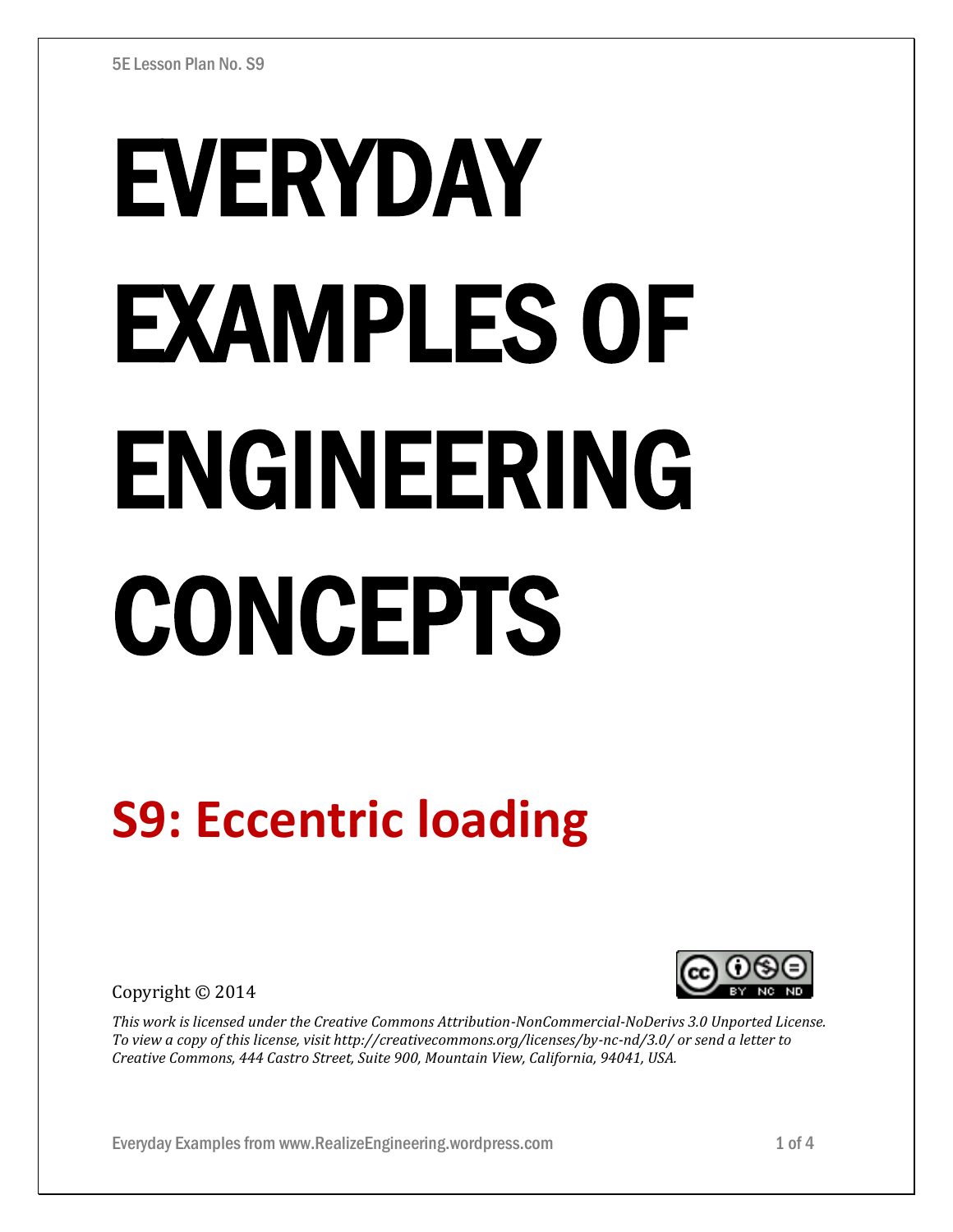*This is an extract from 'Real Life Examples in Mechanics of Solids: Lesson plans and solutions' edited by Eann A. Patterson, first published in 2006 (ISBN:978-0-615-20394-2) which can be obtained on-line at www.engineeringexamples.org and contains suggested exemplars within lesson plans for Sophomore Solids Courses. Prepared as part of the NSF-supported project (#0431756) entitled: "Enhancing Diversity in the Undergraduate Mechanical Engineering Population through Curriculum Change".* 

#### **INTRODUCTION**

#### (from *'Real Life Examples in Mechanics of Solids: Lesson plans and solutions'*)

These notes are designed to enhance the teaching of a sophomore course in mechanics of solids, increase the accessibility of the principles and raise the appeal of the subject to students from a diverse background<sup>1</sup>. The notes have been prepared as skeletal lesson plans using the principle of the 5Es: Engage, Explore, Explain, Elaborate and Evaluate. These are not original and were developed by the Biological Sciences Curriculum Study<sup>2</sup> in the 1980s from work by Atkin and Karplus<sup>3</sup> in 1962. Today they are considered to form part of the constructivist learning theory and a number of websites provide easy to follow explanations of them<sup>4</sup>.

These notes are intended to be used by instructors and are written in a style that addresses the instructor, however this is not intended to exclude students who should find the notes and examples interesting, stimulating and hopefully illuminating, particularly when their instructor is not utilizing them. In the interest of brevity and clarity of presentation, standard derivations and definitions are not included since these are readily available in textbooks which these notes are not intended to replace but rather to supplement. Similarly, it is anticipated that these lessons plans can be used to generate lectures/lessons that supplement those covering the fundamentals of each topic.

#### **Acknowledgements**

Many of these examples have arisen through lively discussion in the consortium supported by the NSF grant (#0431756) on "Enhancing Diversity in the Undergraduate Mechanical Engineering Population through Curriculum Change" and the input of these colleagues is cheerfully acknowledged as is the support of NSF. The influence of the editor's mentors and peers at the University of Sheffield is substantial and is gratefully acknowledged since many of the ideas for these examples originate from tutorial questions developed and used in the Department of Mechanical Engineering in Sheffield over many years.

#### Eann A. Patterson

*A.A. Griffith Chair of Structural Materials and Mechanics School of Engineering, University of Liverpool, Liverpool, UK & Royal Society Wolfson Research Merit Award Recipient* 

#### Everyday Examples from www.RealizeEngineering.wordpress.com 2 of 4

<sup>1</sup> Patterson, E.A., Campbell, P.B., Busch-Vishniac, I., Guillaume, D.W., 2011, The effect of context on student engagement in engineering, *European J. Engng Education*, 36(3):211-224.

<sup>&</sup>lt;sup>2</sup> http://www.bscs.org/library/BSCS\_5E\_Instructional\_Approach\_July\_06.pdf

<sup>3</sup> Atkin, J. M. and Karplus, R. (1962). Discovery of invention? *Science Teacher* 29(5): 45.

<sup>4</sup> e.g. http://www.science.org.au/primaryconnections/constructivist.htm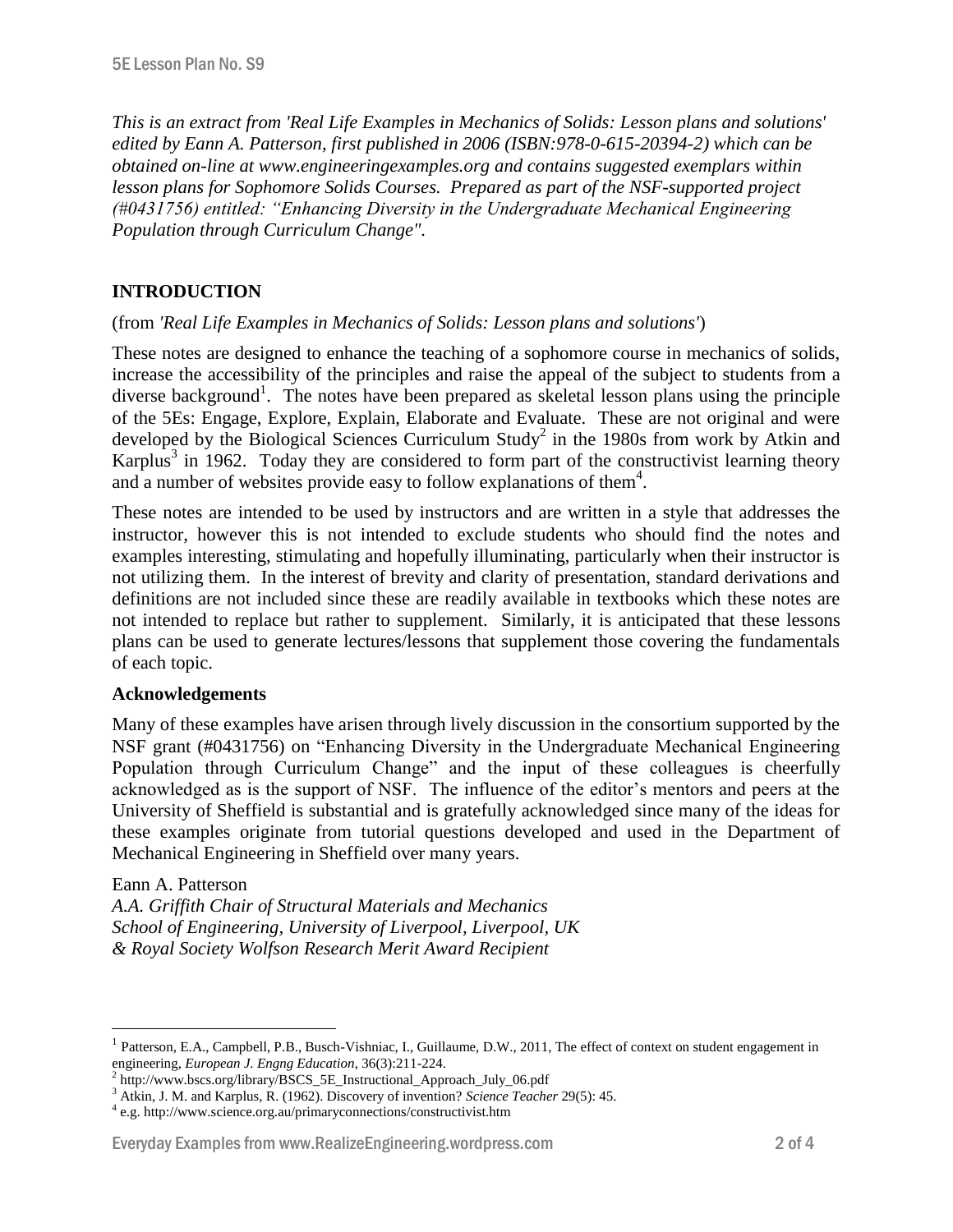### **METHOD OF SUPERPOSITION**

#### 9. Principle: **Eccentric loading**

#### **Engage:**

Bounce a basketball into class.

#### **[Explore:](http://www.magicfundamentals.com/clips.htm)**

Discuss the loading on the basketball pole during different types of play, e.g.

- o Static compression with low level bending due to offset of backboard and goal;
- o Additional low level bending during a goal**;**
- o Dynamic bending when the ball bounces off the backboard from a long shot plus torsion if the shot is wide; and
- o High level compression and bending during a slam dunk.



#### **Explain:**

Ask the students, working in pairs and sketching, to identify forces and moments acting about the center of the cross-section of the pole that are equivalent to the weight of a player hanging on the rim (*solid arrow*). The solution is a compressive force and a moment (*dashed arrows*).

Explain that if these two forces only produce linear elastic deformation then their effects can be added together, or superimposed. Discuss principle of superposition.